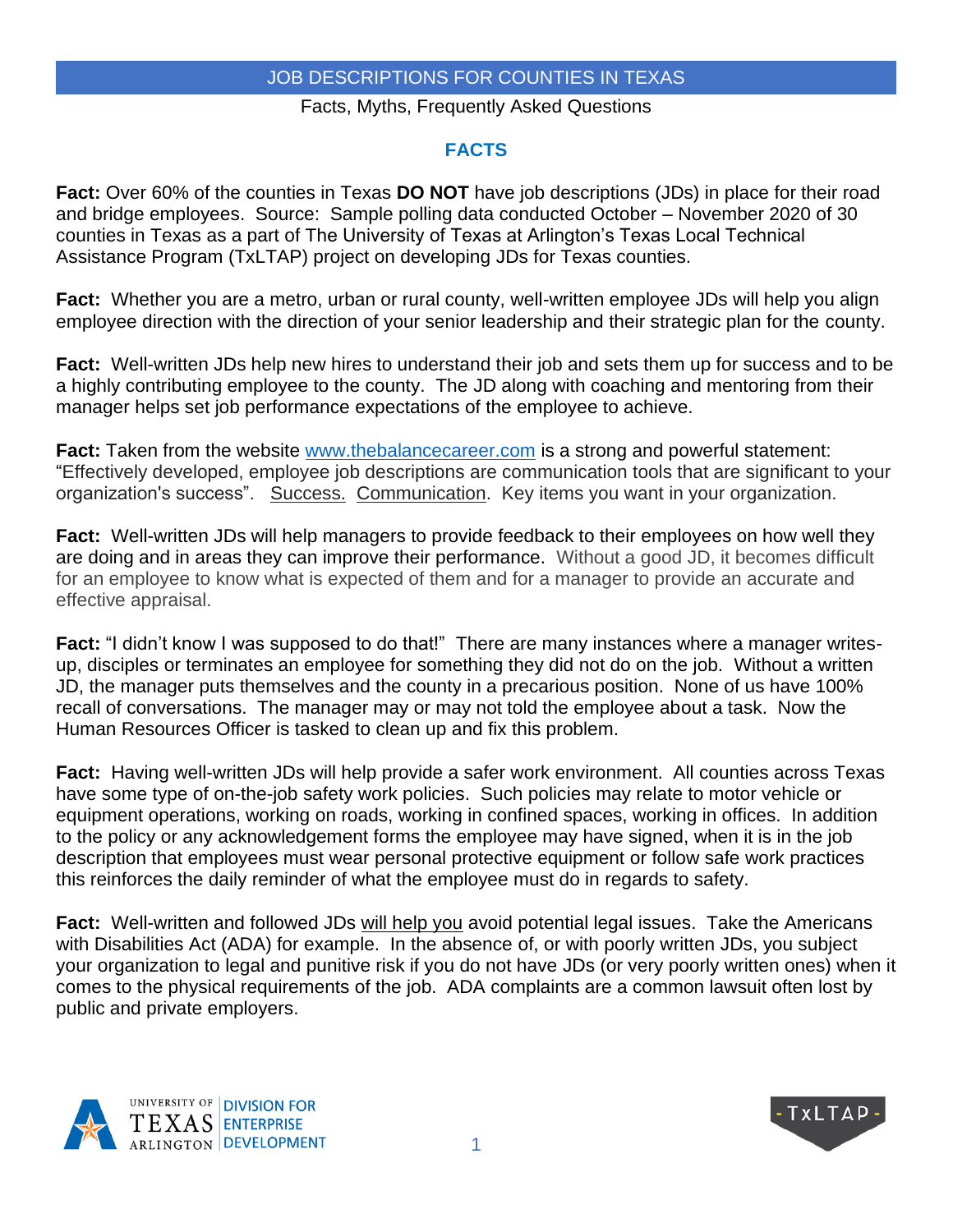### Facts, Myths, Frequently Asked Questions

## **MYTHS**

**Myth:** "I don't need any written JD for my employees on what they are supposed to do – they just need to do what I tell them!"

**Reality:** Ever heard something along this line or how commissioners/supervisors manage their employees? More likely managers will assess employees based on personal likes and dislikes rather than defined performance criteria. Again, this presents the possibility of unfair labor practices and wrongful termination lawsuits.

**Myth:** A JD puts me in a box as a manager. I cannot ask or direct an employee to do a single task that is not outlined on the JD.

**Reality:** The last essential job duty on any JD should read as "Performs other job duties as assigned". This allows a manager to assign temporary tasks that are not covered by the JD. If "those other duties as assigned" become more frequently required, and take up 10% or more of an employee's time, it is time to update the JD with that particular task.

**Myth:** The JD puts the employee in a box so they cannot better themselves.

**Reality:** Employee JDs must be flexible so that employees are comfortable cross-training. They must enable another team member to accomplish a task and the employee to have the confidence that they can make appropriate decisions to serve the public. You want to develop people who are comfortable taking reasonable chances to stretch their limits.

**Myth:** Job descriptions are a waste of my time when hiring. I know what kind of employee I want. **Reality:** Job descriptions can help identify skills or abilities that are necessary for a position or the environmental pressures that apply to the position. A good JD tells the applicant what the position may involve or require. After reading the JD, some applicants may decide that they are not a good fit for the position or are not interested in it.

**Myth:** We already have JDs that were written 20 years ago, and nothing is wrong with them. **Reality:** There are three key reasons that JDs need to be reviewed and updated on a regular basis, such as every  $3 - 5$  years:

- 1. Litigation Liability. If you are in court defending your company in a personal injury case where an employee blames your company for making them work outside of their job scope, you will be unable to prove your case without the benefit of an updated JD. The JD demonstrates the employee's established physical requirements and job duties.
- 2. Invalidated Post-Injury Tests. In a post‐injury situation, doctors and therapists will also use the JD to test the employee and determine if they are ready to return to work.
- 3. EEOC and ADA Compliance. An updated JD protects your county from the exposure of non‐ compliance in the event that an employee with a disability files a discrimination grievance. For example, if an employee has a muscular-skeletal disability; and the ability to lift up to 50 pounds unassisted is a key part of their job; that physical ability must be clearly outlined in their job description. If that employee is fired for refusing to lift any equipment or materials up to 50 pounds, they can file a grievance with the EEOC if your JD didn't explicitly state that physical requirement.



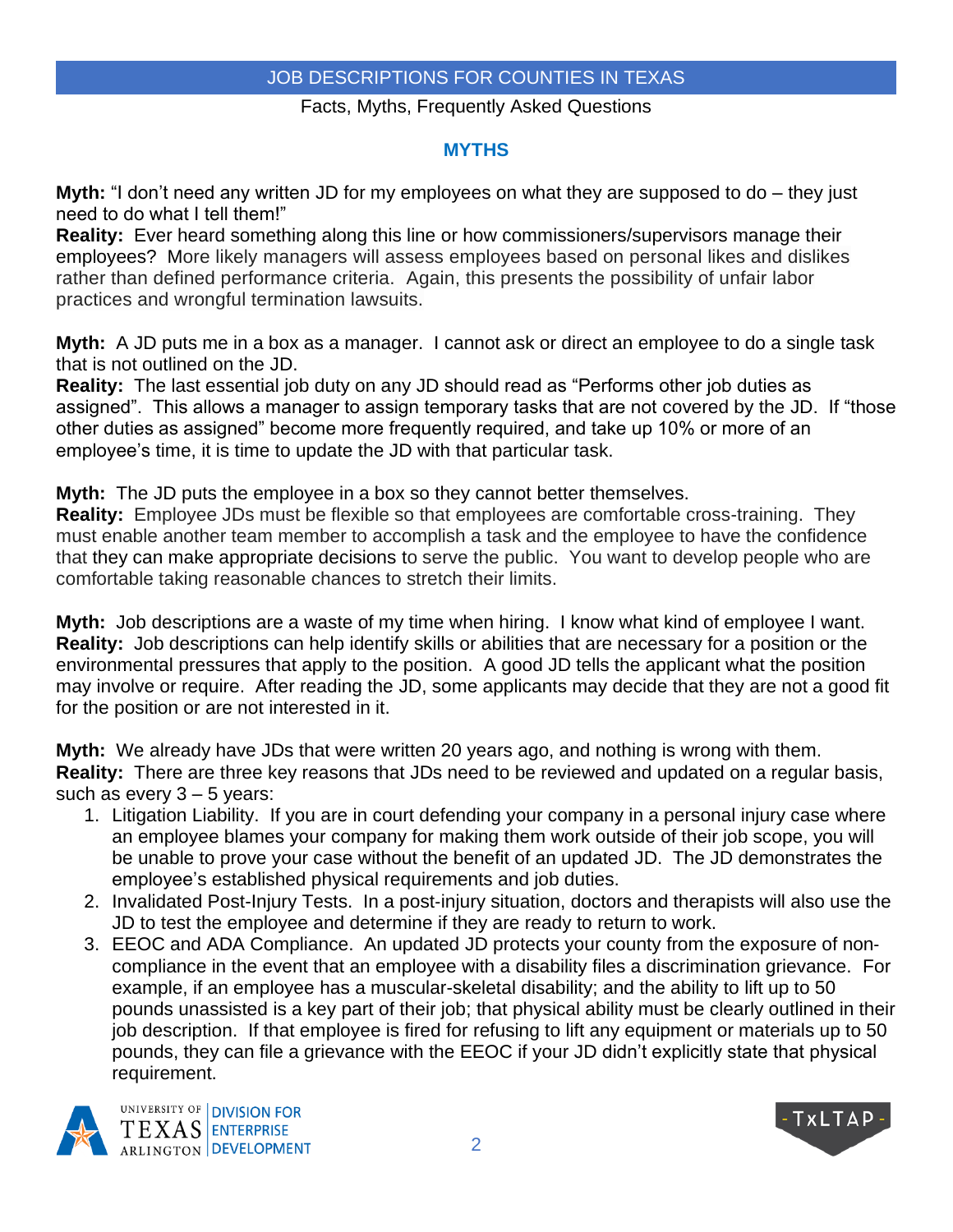## Facts, Myths, Frequently Asked Questions **FREQUENTLY ASKED QUESTIONS**

**Q:** What is this project all about to help counties with job descriptions?

**A:** This project has a limited scope of work that is related to positions aligned with the road and bridge positions of a county or municipality. The reason for this limited scope of work approach is due to the charter and funding under which the project must operate. It is funded by a Federal Highway Administration Incentive Award and sanctioned through the Texas State Transportation Innovation Council. Work on this project must be related to transportation-oriented positions, such as those typical to a Road & Bridge department.

**Q:** What other type of assistance can I get under this project regarding job descriptions?

**A:** There are provisions in this project for a well-qualified HR professional to come on-site and help your HR person, commissioners, and managers (you decide who to bring to the table) to discuss and customize JDs for your county – all at NO CHARGE! If needed, Job Description Questionnaires will be built, distributed, tabulated, and provided to the key stakeholders in county management for use in the customization of JDs adopted to be used.

**Q:** I do not know how to write a JD, where can I get help?

**A:** There are many sources available on the Internet today that will help you create JDs, however! – use caution. The best way to write solid legally defensible JDs is to use a Human Resource professional who is experienced with job descriptions. This project is designed to provide your county with a "jump start" into using JDs that are Road and Bridge specific. Nineteen individual JDs have been created based on input from numerous other Texas counties, the Texas State Auditor's Office resources, HR professionals, and subject matter experts.

**Q:** How much detail needs to be in a JD?

**A:** As much or as little you desire. There is a section in this FAQ that outlines components of a JD you should consider adopting based on industry best practices and standards.

**Q:** How much time will it take to do create and maintain JDs?

**A:** The best answer is "How much time do you have to invest in defending a wrongful termination lawsuit; an EEOC complaint; or battling a Workers Compensation Claim due to a lack of a good JD? Using the JDs that have been developed for you in the Road & Bridge job family will give you the jump start you need for R&B operations and also will give ideas to use in creating JDs for other job families such as IT, administrative, etc.

**Q:** If we do adopt JDs for our employees, who should be responsible to review and maintain them? **A:** If your county has a Human Resources Officer or HR department, that is the logical business unit to place the JDs. HR will work with commissioners and/or managers of different departments to create or update JDs on a routine basis.

**Q:** If we adopt job descriptions, do we have to automatically promote employees when they meet minimum qualifications of the next level up in a job family, say from R&M Equipment Operator I to R&M Equipment Operator II?

**A:** No. Promotions are at the discretion of each county. The simple existence of JDs does not obligate any employer to "automatically" promote an employee.